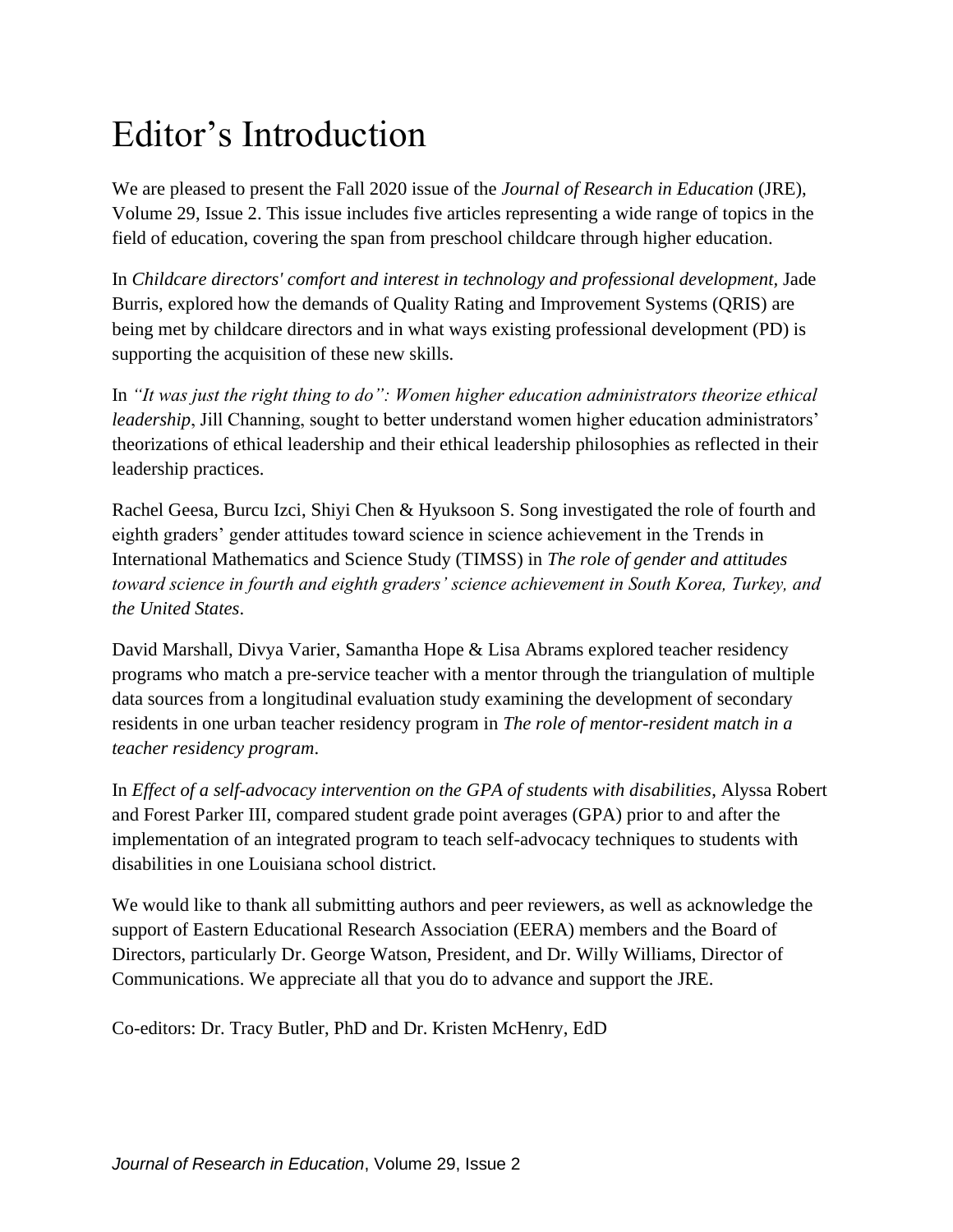## Acknowledgements

We would like to thank the following reviewers for their role in this issue of the *Journal of Research in Education*:

| Marsha Baumeister      | Jia Liang              |
|------------------------|------------------------|
| Gargi Bhattacharya     | Xi Lin                 |
| Mary Bourdeaux         | <b>Kristin McCombs</b> |
| Jade Burris            | Yeprem Mehranian       |
| <b>Ron Childress</b>   | <b>Mary Morse</b>      |
| Edwin Christmann       | David Okath            |
| <b>Bonnie Daniel</b>   | Comfort Okpala         |
| Melanie Diloreto       | Yanyu Pan              |
| Lisa Driscoll          | Tamara Payne           |
| Priva Fischweicher     | Kim Penland            |
| Roofia Galeshi         | Carrie Rogers          |
| <b>Thomas Gauthier</b> | Kevin Smith            |
| Kenda Glover           | P. Mark Taylor         |
| <b>Timothy Holcomb</b> | David Tolliver         |
| Eric Hogan             | Roberta Wiener         |
| Jeanne Jenkins         | Willy Williams         |
| Lesley Kopsick         | Zora Wolfe             |